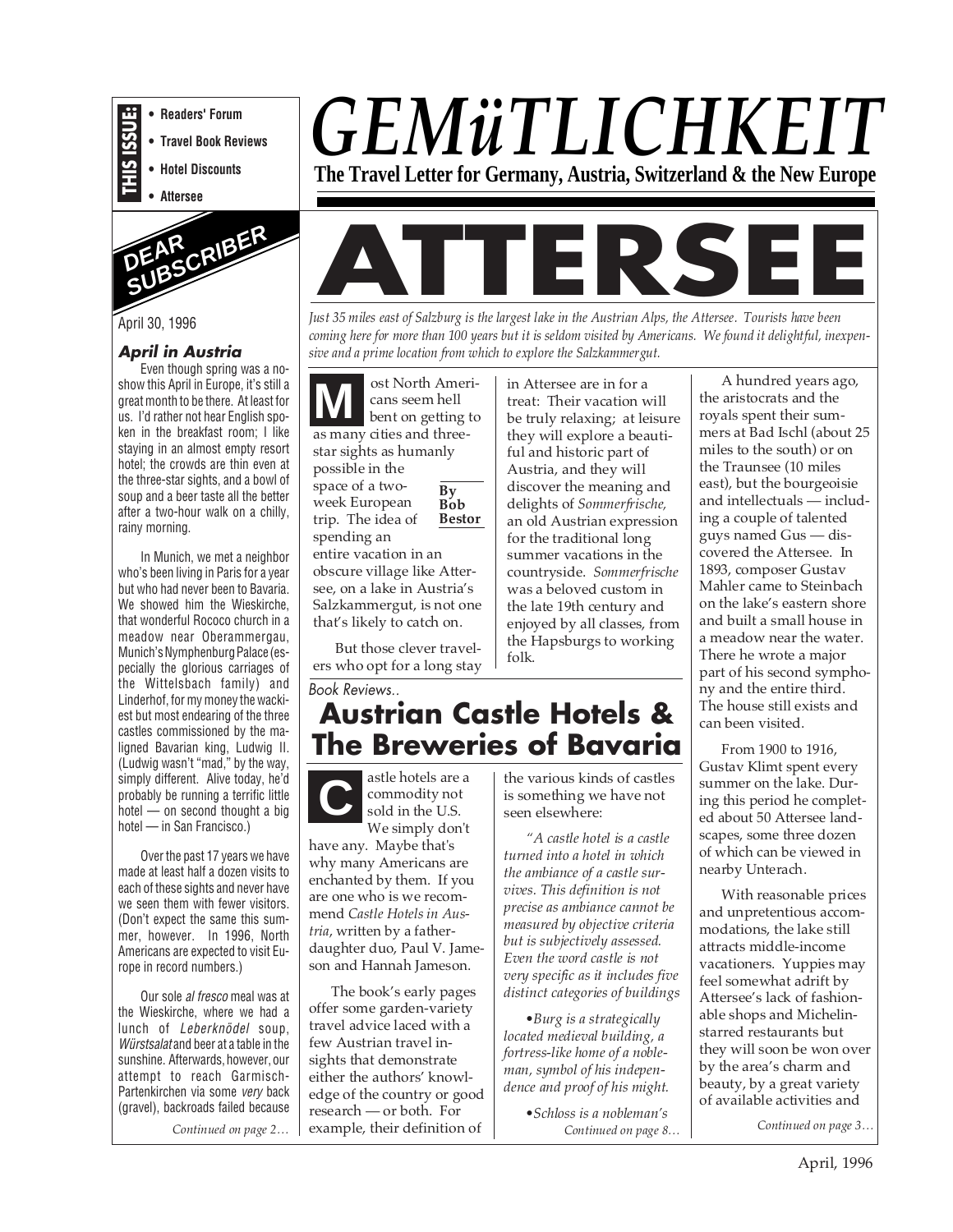#### *DEAR SUBSCRIBER Continued from page 1*

they were still under four feet of snow.

On the Attersee, in the town of Attersee half an hour east of Salzburg, we walked the village's nearly deserted streets in a snow flurry. Beaches and docks were deserted and in the little lakeside towns not an umbrella table in sight. But our room in the near-empty **Hotel Oberndorfer** had a cozy sitting area with floor to ceiling windows. Ensconced in easy chairs with feet up on the coffee table, we were able to see fish swim in the clear water below as snowflakes disappeared when they hit the water.

Our first night in Vienna, a Sunday, featured a truly miserable cold, wet rain. Many restaurants were closed but a cordial young clerk at our hotel, the **Altstadt**, directed us to a busy, cheery nearby Beisel where we shook the rain off our hotelprovided umbrella and dove face first into various plates of Vienna comfort food. The restaurant in question is the **Spatzennest**, St. Ulrichsplatz 1, which you'll hear more of in a coming issue.

Besides cold and wet, I have one or two other impressions of our recent trip worth passing along.

• Gone are the days of carrying travelers' checks and worrying about having cash in a land where banks never seem to be open. ATMs have proliferated and can be found even in the smallest towns. We left with only \$800 in traveler's checks (remaining from a batch of \$1000 purchased in late 1994) and came back with \$600. I exchanged \$200 upon arrival at the Zürich Airport because, having forgotten to bring leftover cash from a previous trip, I had not a single franc.

By the way, if you absolutely must change money at an airport, make it a European airport. The exchange rate at the Los Angeles airport was 1.12 Swiss francs per dollar. Eleven hours later, in Zürich, at the end of our flight, the rate was 1.17

Sfr. At 1.17 you get an additional 50 Sfr. on a \$1000, exchange or about \$43. But don't be in the position that you must make that exchange. Have enough local money on arrival to hold you until you can get to an ATM where you'll find the very best rate of exchange.

When paying for purchases use a credit card as much as possible: you get the top exchange rate; you don't have to come up with the money until later; and with the right card you'll get mileage. For the rest, use cash from the ATMs.

• The Austrian countryside offers the best hotel bargains in the three countries we cover. Everywhere we went we found clean, attractive rooms with shower or bath and toilet, in acceptable small hotels, some with charm, for from as little as \$21 per person.

• For Munich-bound travelers we'll have a report later in the year. For now, however, you should be aware that a couple of recommended establishments have slipped. First, we had bad meals at **Zum Bürgerhaus**, at Pettenkofer 1, near the **Hotel Exquisit** (still a strong recommendation in its price range). How bad? One word: microwave.

And, sorry to report, the **Hotel Adria** is becoming a little too worn around the edges to recommend strongly. The location is still excellent, quiet but not far from the action, and the breakfast is much improved, but at the price it is no longer a bargain.

Finally, we tried to see the **Pension Am Market**, near the Viktualienmarkt in the heart of city. We dropped in as tourists and asked to look at a few rooms. Sorry, no. We asked for a hotel brochure and were given a business card without prices. Next day I called the innkeeper, Harald Herrler, told him I would like to inspect the hotel for Gemütlichkeit and asked if it would be convenient to stop by later in the day. He said yes but with little enthusiasm. Upon arrival Herr Herrler first motioned toward the stairs saying "look at anything you want." He immediately changed his mind, however, and said we would be wasting our time because he never has any rooms available. When asked if the hotel was always fully booked he said yes. In the last 10 years I figure I've stayed in and/or inspected just under 1,000 hotels. This is the first one that wasn't interested in new customers. Draw your own conclusions.

• Gas in Austria (the only country in which we purchased it) ranged from 10.94 AS (\$1.03) to 11.4 AS (\$1.04) per liter for the least expensive Bleifrei (unleaded) — about \$3.90 per gallon.

### **Tips from a Travel Pro**

Don't miss this month's Readers' Forum on page 6. A letter from Mrs. Paul Wildman in our March issue elicited several responses. One was from R.W. "Johnny" Apple, Jr., Washington bureau chief for the New York Times, the Times' chief Washington correspondent and a frequent guest on such TV shows as PBS's NewsHour with Jim Lehrer, This Week with David Brinkley and ABC's Nightline.

Besides covering the presidential campaign, the White House and other Capitol goings-on, Mr. Apple, a Gemütlichkeit subscriber since 1991, recently had travel articles published in the Atlantic and GQ. In a short profile preceding his piece on the restoration of East Germany, the Atlanticpassed along some Apple travel advice

• "In a new city never be too proud to take a half-day bus tour as an introduction; you will quickly discover what you want to see more of and what bores you."

• "Just as good cooking is at least 50% good shopping, so good travel requires good preparation — reading, studying maps, talking to friends and acquaintances who have been where you're going. It's astonishing how many people never do these obvious things."

• "Use the concierge—and if you want tickets to the opera or the theater or a concert or a game, *Continued on page 8…*

| Vol. 10, No. 4 $GEM\ddot{u}TLICHKEIT$<br>April, 1996                                                                                                                                                                                                                                |                                                                      | <b>HOTEL RESTAURANT RATING KEY</b>                                                |                         |                                                |             |
|-------------------------------------------------------------------------------------------------------------------------------------------------------------------------------------------------------------------------------------------------------------------------------------|----------------------------------------------------------------------|-----------------------------------------------------------------------------------|-------------------------|------------------------------------------------|-------------|
|                                                                                                                                                                                                                                                                                     | The Travel Letter for Germany, Austria, Switzerland & the New Europe | <b>Rating Category</b>                                                            | <b>Scale</b><br>$0 - 3$ | <b>Hotel Rating Criteria</b><br>People/Service | 30%         |
| <b>Editor &amp; Publisher:</b>                                                                                                                                                                                                                                                      | Robert H. Bestor, Jr.                                                | Unacceptable<br>Adequate                                                          | $4 - 7$                 | Location/Setting                               | 15%         |
| <b>Associate Editors:</b>                                                                                                                                                                                                                                                           | Elizabeth Schiller, Bruce Woelfel                                    | Average                                                                           | 8<br>- 11               | Guestrooms                                     | 30%         |
| <b>Contributing Editors:</b>                                                                                                                                                                                                                                                        | C. Fischer, R. Holliday                                              | Above Average                                                                     | 12<br>$-15$             | Public rooms                                   | 5%          |
| <b>Design &amp; Composition:</b><br><b>Consulting Editor:</b>                                                                                                                                                                                                                       | Paul T. Merschdorf<br>Thomas P. Bestorl                              | Excellent                                                                         | $16 - 20$               | Facilities/Restaurant                          | 20%         |
| <b>Subscription Dept:</b>                                                                                                                                                                                                                                                           | Andy Bestor, K. Steffans                                             | <b>Special Designations</b>                                                       |                         | <b>Restaurant Criteria</b>                     |             |
| <b>Gemütlichkeit</b> (ISSN 10431756) is published monthly by UpCountry Publish-                                                                                                                                                                                                     |                                                                      | <b>G</b> By virtue of location, decor,                                            |                         | Food                                           | 65%         |
| ing, 2892 Chronicle Avenue, Hayward, CA 94542. TOLL FREE: 1-800/521-                                                                                                                                                                                                                |                                                                      | special charm, warmth of                                                          |                         | Service                                        | 20%         |
| 6722 or 510/538-0628. FAX: 510/582-8296. Subscriptions are \$67 per year<br>for 12 issues. While every effort is made to provide correct information in this<br>publication, the publishers can make no quarantees regarding accuracy.<br>Second-class postage paid in Hayward, CA. |                                                                      | management, or combina-<br>tion thereof, an especially<br>pleasant establishment. |                         | Atmosphere                                     | 15%         |
| <b>POSTMASTER: SEND ADDRESS CHANGES TO:</b><br>Gemütlichkeit, 2892 Chronicle Ave., Hayward, CA 94542                                                                                                                                                                                |                                                                      | Offers significant value.                                                         |                         |                                                |             |
| Gemütlichkeit                                                                                                                                                                                                                                                                       |                                                                      |                                                                                   |                         |                                                | April, 1996 |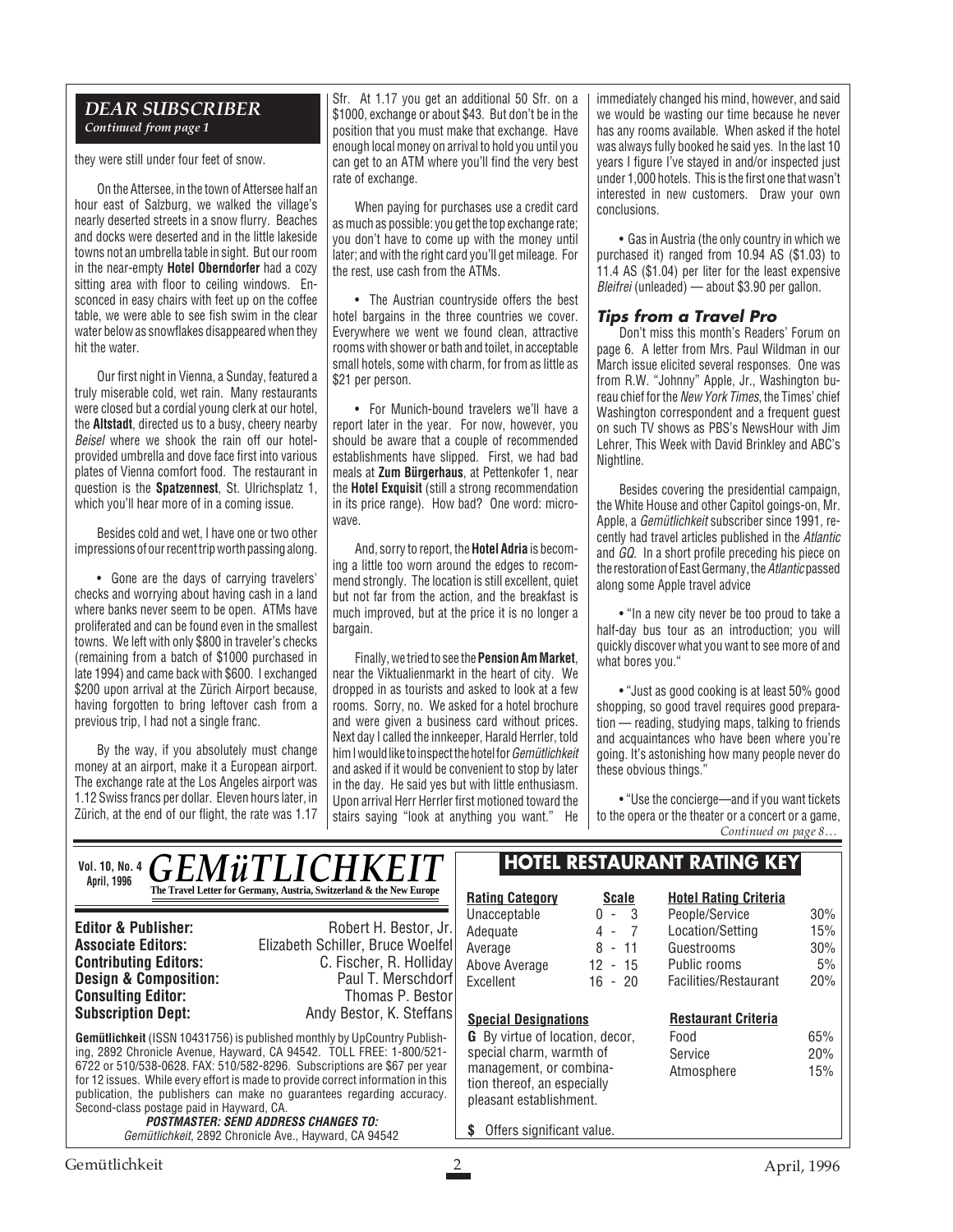#### *ATTERSEE Continued from page 1*

by the lower numbers on their monthly credit card bill.

So, what's to do?

• Take a day or two to visit Salzburg. It's only 35 miles away by Autobahn; or a little train runs frequently from Attersee to Vöcklamarkt with connection to Salzburg.

• Board the Attersee-Schiffart for a lake tour. Have lunch aboard the ship and stop at villages along the way. Adult fares range from about \$6.50 to \$14, depending on the trip. Or, try a dinner cruise with on-board live music.

• Spend a day in Bad Ischl, the summer headquarters of Emperor Franz-Josef. See his Imperial Villa and the villa of composer Franz Lehar, whose operettas are still performed virtually every night somewhere in Austria.

• Drive half an hour east for lunch or dinner in Gmunden, a swankier resort town on the Traunsee. Walk the Esplanade and visit the Ort Chateau on an island.

• At the tourist office, pick up the little flyer *Wandertips* and select one or more of the dozen suggested walks/hikes in the region. Use the lake boat to get to your starting point, or to return to after your stroll.

• Visit Hallstatt, a town perched on a steep hillside above the Hallstätter See where salt has been mined for 3,000 years and which rates two Michelin stars. Tour the mines, see the Museum of Prehistory and don't miss the collection of skulls and bones at the Chapel of St. Michael.

• See Mahler's house in Steinbach and the Klimt house in Seewalchen (10 minutes by car).

• Take the kids to the beach in Attersee. There is a large, lakeside swimming pool and water slide.

• Rent a 22-foot sailboat for about \$150 per day. Take sailing or windsurfing lessons.

• Play a round of golf across the lake in Weyregg, tennis at the Attergau Leisure Center or go fishing (licenses are inexpensive and easy to obtain).

• Attend a concert of the Orchesterinstitut Attergau in nearby St. Georgen (5-10 minutes by car).

• Find a comfortable chair by the lake and read a book.

Attersee is pretty, restful and proof that two weeks in Europe doesn't have to cost as much as two weeks in your local hospital. And it's much more fun.

# **Hotels/Apartments**

*Accommodations described include private bathroom facilities unless otherwise noted. Breakfast, too, is included in rates unless noted.*

# Hotel-Seegasthof Oberndorfer

We headquartered at this hotel based on the enthusiastic recommendation of subscriber Frederick Hoffman (see Readers' Forum, January 1996). "Superb" is how he described the hospitality provided by innkeeper Josef Oberndorfer and family. EDITOR'S eventer.

We agree. Seldom have we found a more agreeable and welcoming staff. From the young woman who waited on us at dinner, who had recently won an Austrian competition for waiters, to Herr Oberndorfer himself, we — and other guests we noted — were treated with an informal friendliness that made us feel comfortable and at home.

The hotel has been recently refurbished throughout and both public and guest rooms are bright, contemporary spaces that never fail to take advantage of the building's lakeside proximity. At breakfast, dinner, or dressing for dinner in your room, the panorama of water and mountains is there for the taking.

In good weather, a stretch of lawn bordering the lake is set aside for guests who wish to sunbathe, and meals are served on a terrace by the lake. There is a dock for swimming and small boats. The latter can be rented nearby.

The room we occupied, Number 31, has a most pleasant sitting room with wide floor-to-ceiling window and door and is directly on the water

# **ATTERSEE**

Tourismusverband Attersee A-4864 Attersee am Attersee Phone: 07666/7719 Fax: 07666/7919

**Activities - 1996**

**Music Week:** July 20-28, Schloss Kammer **Bicycle Day:** Sept. 22, Ride a bike around the lake. The road is closed to cars. **Attersee Step-by-Step:** Guided hike around lake (70km/44 miles) in five days. Luggage is carried to each overnight. 1996 start dates are May 13; June 10; Sept. 9 and Oct. 7. Price per person is 2,950 AS (\$278).

**Lake Swim:** 17th annual lake-crossing is July 20.

**Mountian Bike Race:** Sept. 21, Steinach to Weyregg

**Fishing:** May 15-November 20.

with a view of the hotel's little "harbor" and the villages on the opposite shore. Across the coffee table from a narrow but comfortable two-person couch, a small TV with cable connection sits on a blonde wood counter over a minibar and several drawers. This cozy area is lit by recessed halogen lights.

Outside is a large, L-shaped balcony with enough space for a sheltered table for four.

In the bedroom, the double bed faces a glass door to the balcony and the view. The location is very quiet.

Other rooms in the hotel are similarly equipped and decorated.

Reader Hoffman said the Oberndorfer's food was the "best" he had "encountered anywhere in the area." During this off-season, however, with the hotel nearly empty, the chef one of the Oberndorfer sons — was on his honeymoon. We presume that is why our meals did not match Mr. Hoffman's enthusiastic recommendation. Calves liver was too gamey for us, though *Zanderfilet*, (white fish without bones) in butter with browned almonds, was much better. Dressings on salads were a bit bland and chunks of fish in a hearty soup seemed to lack freshness. *Spargelrahmsuppe* (white asparagus cream soup), however, was much better. A dessert of vanilla ice cream rolled in a crepe and covered with warm chocolate sauce, while not particularly inventive, was delicious. Accompa-

*Continued on page 4…*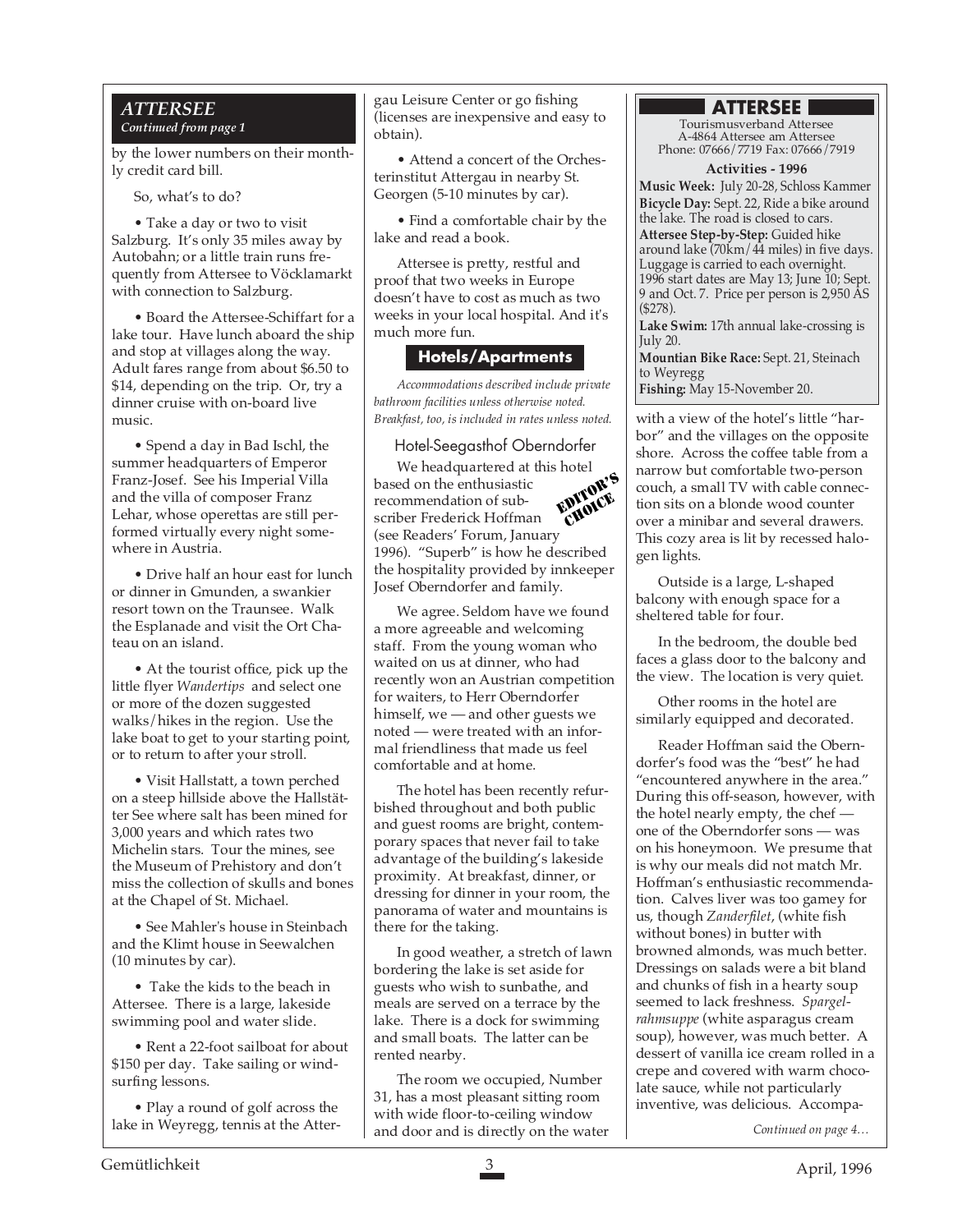#### *ATTERSEE Continued from page 3*

nying beer (Zipfer *vom Fass*) and a light Austrian red wine, in the Beaujolais style, were faultless examples of their genre.

The award won by our waitress is much deserved. Cheerful, friendly, knowledgeable and quick to sense our every need, she was the perfect server.

World War II buffs should ask to see the book presented to Herr Oberndorfer by surviving members of the U.S. Third Cavalry. It contains a step by step account of the U.S. Army's march through the region at the war's close as it routed German and Hungarian forces. The citizens of Attersee were delighted to be liberated by the Americans rather than the Russians, who wound up controlling much of the territory to the east, including Steyr, until 1955. General George C. Patton addressed Allied troops at Attersee in the spring of 1945 and the text of his speech is in the book.

The Oberndorfer family is remembered by several old soldiers because of the family's hospitality toward the troops. (Last year a group of these WWII vets returned to the Oberndorfer to celebrate the 50th anniversary of V.E. Day) Also in the book is a note from a veteran who had fallen ill in the spring of '45 and had been taken care of by Herr Oberndorfer's mother.

The two overwhelming impressions left by our stay at the Oberndorfer are the top to bottom, genuine friendliness of its staff, and the hotel's perfect location, virtually on top this crystal-clear lake.

**Daily Rates:** Low season per person 610 to 1120 AS (\$58 to \$106), high season per person 650 to 1220 AS (\$61 to \$115). Add 210 AS (\$20) per person for half-board

Six singles, 18 doubles, with radio, direct dial phone, cable TV, minibar, most with lakeside balcony, ample parking, boat dock. Major cards.

**Contact:** Hotel-Seegasthof Oberndorfer, Josef Oberndorfer, Hauptstrasse 18, A-4864 Attersee, Austria, tel. 07666/7864-0, fax 07666/7864-91. **Rating:** 14/20 ABOVE AVERAGE **G**

#### Gasthof-Pension Haberl

This pension, typical of the region, is in a tiny village in the rolling upland near Attersee. Room Number 303 has a small sitting area with a sectional corner couch and separate rooms for toilet and bath. For families there is also a small adjoining room with twin beds.

**Daily Rates:** Low season per person 300 to 360 AS (\$28 to \$34), high season per person 330 to 360 AS (\$31 to \$34). 20% discount from children. Add 110 AS (\$10.50) per person for half-board Two singles, 19 doubles, three triples with cable TV, telephone. Most with balcony. Ample parking. Restaurant. No elevator. No credit cards. **Contact:** Gasthof-Pension Haberl, Altenberg 17, A-4865 Nussdorf am Attersee, tel. 07666/8114-0, fax 07666/ 8114-44

**Rating:** 10/20 AVERAGE

#### Pension Alpenblick

Very pleasant welcome. Older guest rooms are similar to those found elsewhere in the region in hotels of this category; simple but clean and comfortable. The Hurler's, however, have added a new wing and room Number 210 is now the hotel's largest. Its best feature is a turret-like alcove with five double windows affording a sweeping view of the countryside and the lake in the distance. At a high season double room price of \$33 per person, it is a great value. Be sure to ask for a room in the new addition. EDITOR'S CHOICE

**Daily Rates:** Low season per person 300 AS (\$28), high season 350 AS (\$33) per person. Half-board add 70 AS (\$6.60) per person low season; 80 AS (\$7.50) high season. Three singles, 17 doubles, three triples, with telephone and radio, many with balcony. Ample parking. Restaurant. No elevator. No credit cards.

**Contact:** Pension Alpenblick, M. & A. Hurler,

Abtsdorf 56, A-4864 Attersee, tel. 07666/7543, Fax 07666/7471

**Rating:** 10/20 AVERAGE **G**

#### Gasthof-Pension Hemetsberger

Another country pension with plain small rooms; clean but without sitting areas. If you choose the

Hemetsberger, ask for Number 209 on the top floor of the guest house, a corner room with beams, slanted ceiling and balcony.

**Daily Rates:** Low season per person 270 AS (\$25), high season 340 AS (\$32). Add 80 AS (\$7.50) in low season for half-board; in high season add 90 AS (\$8.50).

Four singles, 19 doubles, 2 triples; most with balcony. Ample parking. Restaurant. No elevator. No credit cards.

**Contact:** Gasthof-Pension Hemetsberger, Abtsdorf 16, A-4864 Attersee, tel. 07666/7716, fax 07666/7716-6 **Rating:** 9/20 AVERAGE

Gästehaus Schmiding

This substantial three-level building is on a hillside with good view the lake (about 2 km away) and mountains. The walk to the Attersee railway station is about 10 minutes.

The larger apartments (#2, #3, #5, #6) are particularly comfortable and well furnished; with lots of dark wood built-ins and paneling. For four persons they are an excellent value.

If one considers both location and quality, these are the best of the three apartment properties we saw in Attersee.

**Daily Rates:** Low season per apartment, per day 590 to 830 AS (\$56-\$78); high season per apartment, per day 760 to 1090 AS (\$72-\$103). Seven fully equipped apartments with kitchen, accommodating from two to four persons. All with radio, TV (cable end of '96), safe, direct dial phone. Larger apartments have balconies. Facilities: sauna, indoor pool, exercise room and bike rental Ample parking. No elevator. No credit cards. **Contact:** Gästehaus Schmiding, A-4864 Attersee, Neuhofen 24 & 29, tel.

07666/7793-0, Fax 07666/7793-21 **Rating:** 14/20 ABOVE AVERAGE

#### Pension-Ferienwohnungen Heidi Leitner

Three pleasant, airy double rooms with balcony, toilet and shower for 210 AS (\$20) per person, low season and 235 AS (\$22) per person high season make the Leitner the best bed and breakfast EDITOR'S CHOICE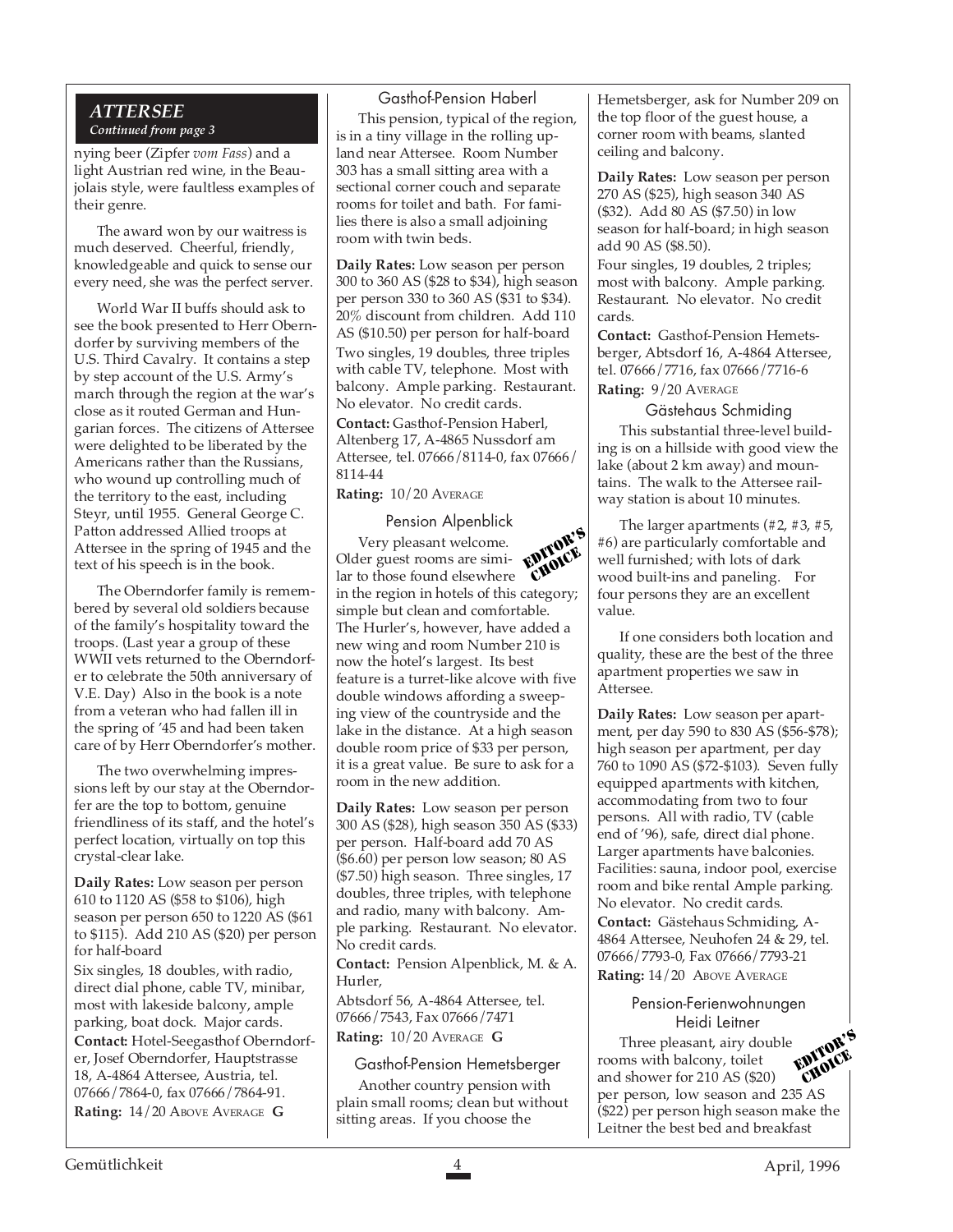value in Attersee and one of the best we've seen in a long time.

A pair of two-bedroom apartments are also excellent. Both are light and cheery, have balconies with lake views (2-3 km distant) hardwood parquet floors, blonde wood trim and skylights. The combination sitting room/dining/breakfast room in each features a polished, light wood builtin banquet in the style of the region, and comfortable sofas and chairs. The small kitchens are almost nautical in their clever use of space and are equipped with all the necessities including coffee-maker, microwave oven and dishwasher. The fully-tiled bathrooms are spacious and each has a separate toilet room. Number 1 is 60 square meters, Number 2 is 65m2 .

These are excellent accommodations at very good prices.

**Daily Rates:** Low season per apartment, per day 600 AS (\$57) for two persons and 850 AS (\$80) for four persons. High season per apartment, per day for two persons 800 (\$75) and 990 AS (\$93) for four. Double, single and triple rooms per person per day 210 AS (\$20) low season and 235 AS (\$22) per day high season. Two apartments, one single, three doubles and one triple. Most with balcony. Facilities: outdoor pool, apartments have cable TV, skylights, dishwashers, balcony with lake view, swings and slides for kids, microwaves, tiled bath (no shower curtains). Ample parking. No credit cards. No elevator. **Contact:** Pension-Ferienwohnungen Heidi Leitner, Abtsdorf 6, A-4864 Attersee, tel. 07666/7661, fax 7030.

**Rating:** 14/20 ABOVE AVERAGE **G \$**

#### Ferienwohnungen Häuplhof

Direct access to the lake for boating and swimming creates a strong demand for most of Häuplhof's better apartments making them virtually unavailable to occasional renters. The one free unit we inspected was in need of some refurbishment.

Two new apartments, however, were under construction during our visit and promise to be more appealing. The smaller, for two persons, will be priced at 800 AS (\$75) per day.

**Daily Rates:** Low season per apart-

ment, per day 520 to 1170 AS (\$49- \$110); high season 980 to 1410 AS (\$92-\$133). Seven apartments with kitchen. Facilities: TV, sauna, solarium, game room, beach access, boat dock, sun terrace, volleyball. Free parking. No elevator. No credit cards.

**Contact:** Ferienwohnungen Häuplhof, Mühlbath 1, A-4864, Attersee tel. 07666/7788, fax 07666/7788-8

# **Rating:** NOT RATED

#### **An Attersee Restaurant**

1er Beisel (pronounced EYE'Nzer BYEsl) carries the reputation of being Attersee's best restaurant. A small building, right by the lake, it has wide windows whose lower quarters are lace curtained. Inside, the dozen or so tables are set with pink linen, fresh flowers, sparkling glassware and hanging over each is a pull-down ceramic lamp. Navy blue cushions trim the dark wood banquets. For better weather there is a lakeside terrace for outdoor dining.

To begin, we were served bread with that combination of fried-down pork fat with bits of meat and seasoning that one is offered as a spread from time to time in Europe. Were there to be a competition to find the food with the highest concentration of cholesterol, a little pot of this would no doubt win easily. Nevertheless, it's quite good.

The dishes that followed ranged from good to excellent. Our server, a middle-aged woman, was cool but efficient and the courses were welltimed. Only three other tables were occupied on this chilly April evening.

A man who perhaps was the owner or maitre'd took our wine order, 1993 Blaufräkisch, a red wine from Mittleburgenland for 355 AS (\$33). The red wines of Austria are not much prized by connoisseurs but this one served its purpose well, to accompany the strong taste of roast duck and grilled pork fillets.

In the "good" category were slices of duck breast in a reduction sauce flavored with orange and thyme. But accompanying the slightly chewy duck was an extraordinary concoction that consisted of a dumpling-like

dough rolled rather like a jelly-roll with bits of bacon, herbs, onion and garlic, then sliced after having been either marinated or boiled in a rich broth.

The three grilled pork fillets were served with pan juices and "riced" potatoes fried in bacon fat and herbs. Also on the plate were sauteed flowerets of broccoli and cauliflower and whole garlic cloves.

A salad of Schafkäse (sort of a cross between feta and mozzarella cheese), sliced tomatoes, and various greens, including frisée and radicchio, got a lift from an excellent Balsamic vinegar and oil dressing.

A string of very enjoyable dishes ended with surprisingly flavorful fresh strawberries and vanilla ice cream drizzled with a honey-based syrup and sprinkled with green peppercorns and powdered sugar.

But, with the bill came a bit of confusion. Neither it nor the menu made mention of the customary inclusive service charge. Having heard stories about European restaurants that no longer include the charge for service, we asked the waitress about it and were told service was not included. Thinking she might have misunderstood, we asked again pointing out that the tax was broken out on the bill but no service. She remained firm, we had not been charged for service. With misgivings, we left more tip than we would have had we been confident service was in fact included in the price.

Later that evening over a beer at our hotel, Herr Oberndorfer assured us 15% for service is always included in Austrian restaurant prices. The tip, however, is not. A nice bit of sleightof-semantics by our waitress. She gets the 15% service *and* our 15% tip.

Nonetheless, we recommend 1er Beisel for a bit of a splurge meal. The bill for two persons was 1063 AS (\$100) including the wine, a beer, a mineral water and bread (40 AS/ \$3.77).

Café-Restaurant 1er Beisel, Landungsplatz 6, A-07666/(7877)377. Rating: 13/20 ABOVE AVERAGE M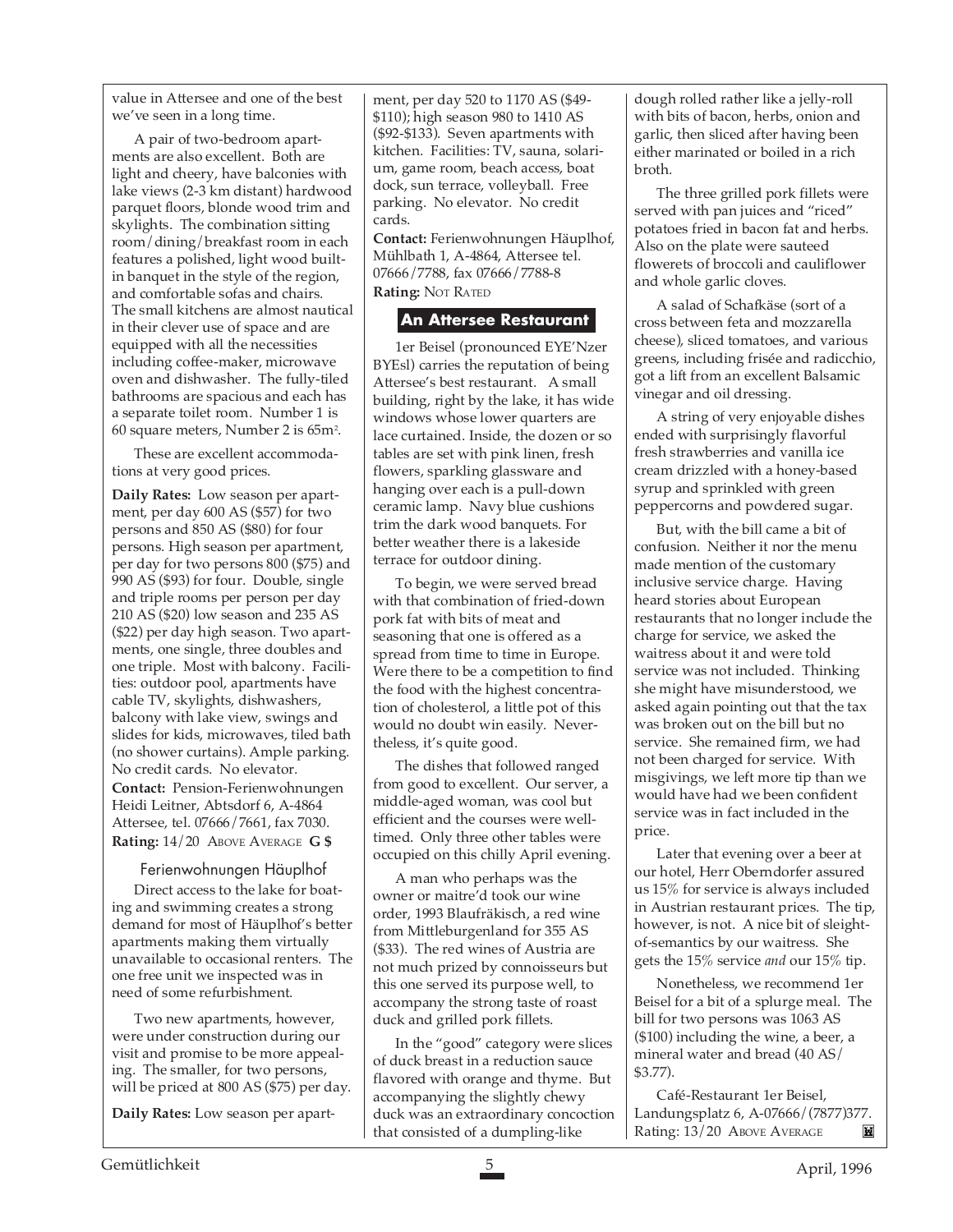# **E U R O P E TRAVEL BRIEFS**

# **Rooms from \$119 at Sofitel**

**Hotel Sofitel's** annual "Summer Sale" offers guaranteed U.S. dollar rates at 51 hotels in 12 countries for occupancy between June 28 and September 1, 1996. Rates are \$119, \$139 or \$159 per room, per night (single or double occupancy). Sale rates are available at Sofitel hotels in Austria, Belgium, France, Germany, Italy, Luxembourg, the Netherlands, Portugal, Romania, Russia, Spain, and Switzerland. Prices include breakfast, service charges and most taxes. Sofitel says some properties may have a limited number of rooms at these prices. Some hotels allow one child under age 12 to share the parents' room for free, with breakfast. Children over 12 pay \$50, also including breakfast. These prices represent a substantial saving. The rack rate at the **Sofitel Zürich**, for example, is approximately \$275. For reservations phone 800-763-4835.

# **Over 65 Discounts**

Germany's **InterCity Hotels,** all of which are near major rail stations and can be booked in the U.S. through the **Steigenberger Hotel** group, offer a senior citizens rate of 95 DM (\$63) single and 130 DM (\$86) double inclusive of tax, service, breakfast, and a pass for the local transportation system. InterCity hotels are located in Augsburg, Erfurt, Frankfurt, Freiburg, Hamburg, Kassel, Kiel, Magedburg, Nürnberg, Rostock, Schwerin, Stuttgart, Weimar and Wuppertal. InterCity reservations: 800-223-5652.

# **Steigenberger Dollar Rates**

The Steigenberger **Frankfurter Hof** in Frankfurt has completed renovation in time for its 120th year of operation. To celebrate, they are offering a rate, subject to availability, of 120 DM (\$79) per person double occupancy (216 DM/\$142 single). Single and double room guaranteed dollar rates at a sampling of other Steigenberger properties:

Baden-Baden, **Badhotel zum**

**Hirsch \$79/129**; Berlin, **Sorat Hotel Spree-Bogen \$119/149**; Cologne, **Hotel Rheingold \$99/129**; Düsseldorf, **Lindner Hotel Rhein Residence \$109/ 139**; Frankfurt, **Steigenberger Avance Airport \$129/179**; Hamburg, **Hotel Lindner Hamburg \$129/179**; Heidelberg-Wiesloch, **Hotel Palatin \$119/ 149**; Munich, **Eden-Hotel-Wolff \$119/ 169**, **New Splendid Hotel \$99/129**; Nürnberg; **Atrium Hotel Nürnberg \$99/139**; Budapest**, Thermal Hotel Helia \$109/129**; Prague, **Hotel Diplomat \$159/\$179**; Gstaad-Saanen, Switzerland, **Steigenberger Avance Hotel \$99/169**; Vienna, **Parkhotel Schönbrunn \$119/159**. Steigenberger reservations: 800-223-5652.

# **50% off on Hotels**

The 1996 **Entertainment Europe** discount book offers 50% discounts at more than 750 hotels in 400 cities in 35 European countries. Cost per book is \$40.00 Phone 800-445-4137 or write: Entertainment Travel Editions, 2125 Butterfield Road, Troy, Ml 48084.

# **New Czech Map**

Michelin has a new map, *Czech Republic/Slovak Republic*. Within it are maps for both capitals (Prague and Bratislava). The legend is in several languages — English is one — and includes classified historic towns, outdoor museums, wooden churches in Slovak, plus symbols pointing out rest stops on highways, ski or spa stations, parks and camping. The scale is 1:600,000. Cost is \$10 M



# **Rucksack Theory Debunked**

I have several interesting facts to add to the debate on **Peter Lembcke** in particular and German attitudes toward tourists in general.

I thought Mrs. Wildman's letter was hilarious — did you make her up??? Anyway:

1. Mrs. Wildman should know that since it was a sub-zero December night, I was wearing my mink coat. So much for the "rucksack" attire theory.

2. Our dining experience at Lembcke was entirely ordinary. My Stroganoff was overcooked and tasted several days old. I am certain that it had been reheated at least once.

3. We have been to lots of "elegant" restaurants in northern Germany and have been beautifully treated. I deeply disagree with Mrs. Wildman's idea that shabby service is typical.

4. Finally, I want Mrs. Wildman to know that I am much more of a snob than she is.

But I try to keep it under control. Sally Woelfel, Ph.D., Aptos CA

*(Ed. Note: Dr. Woelfel, of course, was at the dinner in question and is the wife of Bruce Woelfel who wrote the review of Restaurant Peter Lembcke.)*

# **Friendly North Germans**

I want to comment on the **Peter Lembcke** controversy.

Mrs. Wildman strikes me as very ill-informed about German gastronomy and the attitudes of people in Northern Germany in general. Lembcke is not a good restaurant by anyone's standards. All of my friends in Hamburg — a sophisticated bunch, including the publisher of *Die Zeit* have warned me against it. When I disregarded their comments a year or so ago, I found them to be right. The food is adequate enough, but certainly nothing special, nothing inventive and nothing to seek out. The room is gloomy and a bit shabby. It cannot stand comparison with the dining room at the **Hotel Prem**, a small gem on the Alster, or the **Landhaus Scherrer**, which is precisely the kind of sophisticated place that Mrs. Wildman seems (incorrectly) to think that Lembcke is.

I don't want to go on at great lengths, but I really feel that I must challenge the notion that Northern Germans are "cool" to Americans. Nothing could be further from the truth. It is quite true that they are not as exuberant in general as, say, Bavarians, but as an American who has traveled in that area for twenty five years, I can testify to good treatment not only at the two places mentioned above but at many other hotels, restaurants, shops and offices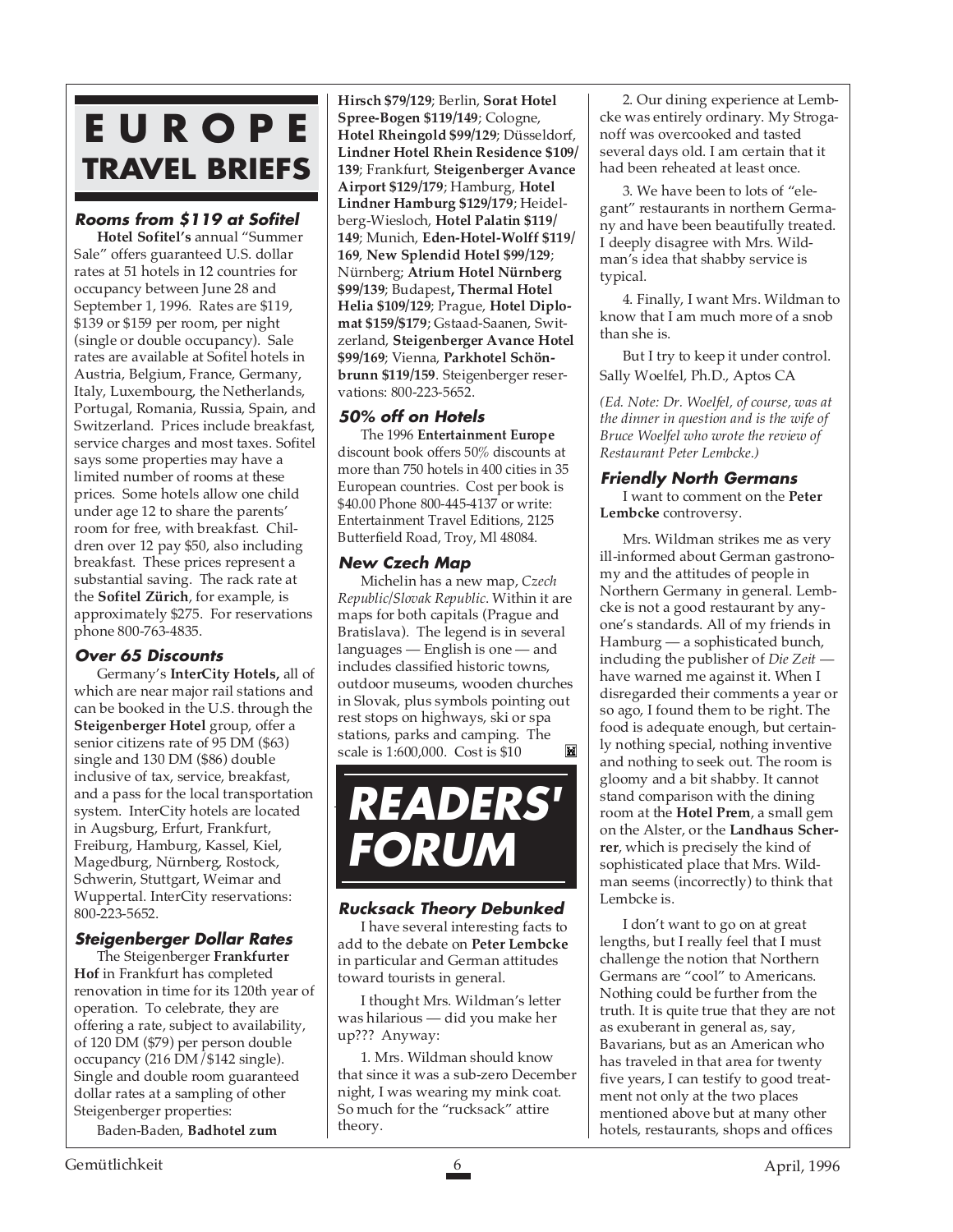throughout the region.

I was recently in Bremen, Lübeck and Hannover. In each place, at least one person made an extra effort to see to it that I was comfortable, none of them knew that I was a journalist, and to none of them did I speak German. As a small example, I might mention a wonderful lunch in **Grashof Bistro** in Bremen, where my waitress turned out to be the wife of the proprietor, and where the three of us spent an hour after lunch exchanging ideas about cognac, a common enthusiasm. Or the ticket taker at a garden in Hannover who took fifteen minutes of his lunch time to come with us in our car to make sure that we could find our way to the local museum.

Oh, yes. *Gault Millau* is right; Lembcke is vastly overpriced. R.W. Apple, Jr., Washington DC

*(Ed. Note: Mr. Apple is the Washington bureau chief and chief correspondent for the New York Times.)*

#### **Friendly Folk Near Hamburg**

Today I received my first issue of *Gemütlichkeit*. I can tell already that it is a good investment.

In regard to the article "Ugly Americans?", in August and September of 1995 my aunt, uncle and I flew into Hamburg and drove from there to Berlin to Wittenberg to Rothenburg O.d.T. to Renchen to Strasbourg, France, up to Untergrumbach to Heidelberg to St. Goar and flew back to the states from Frankfurt.

In northern Germany - a town called Zeven - approximately one hour from Hamburg, we were treated with great care and friendliness at **Restaurant Paulsen** (phone 04281/ 5051, fax 04281/8340). There was not one thing they did not help us with. Even supplying my aunt and uncle, who were first-time travelers to Europe, with wash cloths. I brought my own, having been to Europe twice before. They called the museum in town and arranged for us to see some pottery that my great-grandfather made. The museum was even pleased as they had very little information on my great-grandfather. The entire experience was good because the restaurant went out of its way to accommodate us.

The Restaurant Paulsen has good food, good service and was in range price-wise.

Joan S Wood, Horsham PA

#### **More on Lembcke**

I was interested to read about the situation regarding the dress of American tourists in Northern Germany, reactions of Northern Germans to said American tourists and the restaurant known as **"Peter Lembcke."**

In my opinion there is a bit of truth in the statement of Mrs. Wildman. Americans often underdress according to "local custom" and they often have little knowledge of German. The latter fact does more to place American at a disadvantage in Northern Germany than anything else! Additionally, an unspoken "attitude" does not help matters. A real effort to use a few German words combined with a truly pleasant demeanor usually helps a great deal. I think that the typical American informality of attire is being copied in Southern Europe, but that older citizens of the Northern climes resist this change. Northern Germans are much more formal than Southern Germans and we should be aware of this obvious fact. So what? The answer is to act in a reasonable fashion and put one's best foot forward. If this does not satisfy local custom, spend your vacation money elsewhere. "Reasonable" is an extremely subjective term and I imagine your readers know that attire worn at the **Colibri** is different than while dining at the **Atlantic Grill**!

**Peter Lembcke** is most definitely not an "elegant" restaurant. We have eaten there three times in the last twenty years. It is a typical North German restaurant with crowded seating, starched napery and good food. I have been there dressed in a suit, a blazer and tie and also wearing a sweater and chinos. I have never had a bad meal nor have I been treated with anything other than courtesy by the staff. Yes, the prices are now high; this is true everywhere and the only blame is on our weak dollar.

We learned about the great Hamburger love of eel at Peter Lembcke.

The famous "Hamburger Aalsuppe" sounds disgusting; it is a thick broth filled with pieces of eel and reconstituted dried apricots, prunes, etc. The fact is it tastes delicious after walking to the restaurant from our hotel on the Alster.

I prefer Bavaria to North Germany, but also enjoy the North. What Americans perceive as standoffishness in Hamburg should often be regarded as respect for the "space" of others and a desire not to intrude. If you try your German, you will more often than not be responded to in excellent English and meet interesting new acquaintances.

Parenthetically, tell your readers to visit the Fischmarkt in St. Pauli on Sunday morning starting at around 5:30 a.m. The "market" takes place on the barricaded main street along the Elbe. Fish, flowers, fruits and sundries are sold at stalls. Have a morning coffee or schnapps with a beer chaser at the **"Kapt'n Eck Cafe**." The music and ambience are wonderful and there is no problem with attire or "elegance."

Victor P. Obninsky, Tiburon CA

# **Rude Service in Hamburg**

As an Argentine-born daughter of German parents who lives in the U.S., one could imagine I would share Mrs. Wildman's opinion on the "quality" of the American tourist. Nothing could be further from the truth. Of course, there are always those tourists - of any nationality - who "don't fit in" anywhere. Nevertheless, I personally received the same coldshouldered treatment at a different high-priced restaurant in Hamburg last Fall, while dining with an English gentleman, his very proper wife, and my Cuban husband. I am fluent in German, we were all appropriately dressed and did not look typically American. Still, we were served by a haughty waiter, the food was not outstanding and the bill was outrageously high.

According to my personal experience, I would certainly agree with Bruce Woelfel's opinions, and find Mrs. Wildman's comments not just disturbing but a little insulting. Caroline Capote, Memphis, TN M